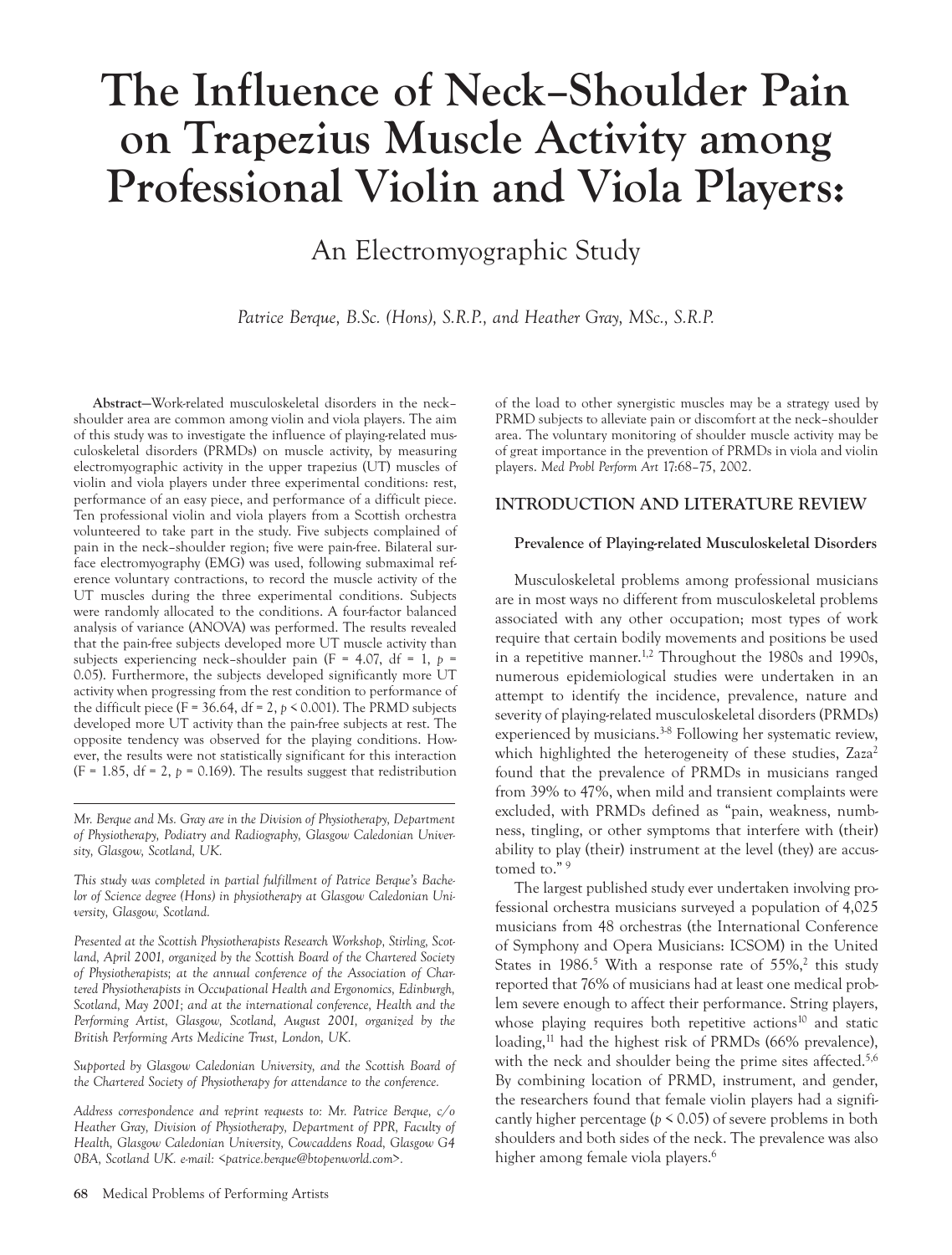# **Playing-related Musculoskeletal Disorders and the Violin/Viola Player**

Caldron et al.<sup>3</sup> attempted to explore the nature of these complaints, and concluded that the vast majority of PRMDs fell into four categories: overuse tendinitis; muscle cramps and occupational palsies; nerve entrapment syndromes; and bone, joint, and bursal injuries. Nevertheless, even in the absence of detectable physical pathology, $12,13$  there is some evidence to suggest that complex repetitive movements, involving prolonged static and dynamic loading of muscles, are contributory factors in producing PRMDs.<sup>10</sup> This is particularly appropriate when the violinist's or violist's posture is considered: a raised left shoulder, the instrument supported on the left supraclavicular fossa, left rotation and side-flexion of the head, abduction and full external rotation of the left arm, left forearm supination, a dropped right shoulder, and internal rotation and abduction of the bowing arm with forearm pronation.10,14-18

## **Electromyographic Investigations on Violin Players**

Although many electromyographic (EMG) studies have used the upper trapezius muscle to gain information on muscle work during occupational work,<sup>19,20</sup> few have focused on the effects of PRMDs and stressful conditions on the activity of this muscle in violin and viola players.

Levy et al.<sup>21</sup> used EMG analysis to compare muscle activities in the upper arm muscles of violin players (*n* = 15) with and without a shoulder rest under three conditions. The results revealed a significant reduction of the rectified EMG signals in the left trapezius ( $p \le 0.03$ ) and right sternocleidomastoid ( $p \le 0.01$ ) muscles when the shoulder rest was used. Nevertheless, the EMG data were not normalized, and did not therefore allow comparisons between subjects.

Philipson et al., $^{22}$  more specifically, compared normalised, averaged, and rectified EMG results bilaterally on deltoid, upper trapezius (UT), biceps, and triceps muscles in nine professional violin players. Despite a small, unbalanced sample size between the PRMD and pain-free groups, and less-thanoptimal electrode placement (electrodes centered over the middle part of the muscle), $19$  they found that subjects affected by PRMDs produced significantly more muscle force than their unaffected counterparts for the right deltoid, the right biceps, and both left and right upper trapezius (*p* < 0.05).

## **Psychological Stress and Muscle Hyperreactivity**

Performance-related anxiety, a playing-related health problem evidenced in the ICSOM survey by 16% of respondents as being a severe problem, cannot be ignored as another possible component that may affect the severity of existing PRMDs.<sup>5</sup> Indeed, Flor et al.<sup>23</sup> hypothesized that the development and maintenance of chronic musculoskeletal pain may be the result not only of physical causes but also of other psychological variables, suggesting that some individuals may be predisposed to respond to stress with a hyperreactivity of certain muscles.

In addition, Moulton and Spence<sup>12</sup> proposed that muscular hypertension may eventually lead to ischemia of the affected muscles, generating a pain–tension–pain cycle. Larsson et al.<sup>24</sup> studied 76 workers (with long-standing unilateral neck pain and diagnosed chronic trapezius myalgia) using laser Doppler flowmetry to measure muscle blood flow, and surface EMG of both UT muscles during a fatiguing series of stepwise increased static loads. They concluded that the increased muscle tension on the painful side ( $p \le 0.05$ ) may be secondary to impaired microcirculation of the muscle (*p* < 0.05), and the consequent release of nociceptive substances, thereby maintaining the pain-tension-pain cycle.<sup>12,24</sup>

# **Study Aim**

The aim of the present study was to investigate, by means of surface EMG analysis, muscle activity in the UT muscles in two groups of violin and viola players: one group of players with pain in the neck–shoulder area; the other were painfree. Players performed under three experimental conditions: a rest condition, performance of an easy piece, and performance of a difficult piece. It was hypothesised that:

- 1. Professional violin and viola players experiencing neck– shoulder pain would experience more UT muscle activity than players with no pain.
- 2. Professional violin and viola players would have different levels of UT muscle activity when performing the rest condition, easy piece, or difficult piece.

# **METHODS**

# **Ethics**

The study was approved by the Research Ethics Committee at Glasgow Caledonian University. All participants provided written informed consent.

# **Subjects**

Ten professional violin and viola players from a professional Scottish orchestra volunteered to participate in the study, following a meeting with the violin and viola sections of the orchestra.

Professional musicians were defined as "musicians who play in occupational orchestras and attend practice sessions scheduled by the orchestra."<sup>25</sup> Two groups of five players were formed, a PRMD group and a pain-free group, and matched as closely as possible according to gender and instrument played (Table 1).

# **Group Assignment**

In order to determine the two groups, a brief questionnaire, piloted with three musicians, was used to obtain information about the musicians (Table 1), including the presence or absence of PRMDs in the neck–shoulder area. For those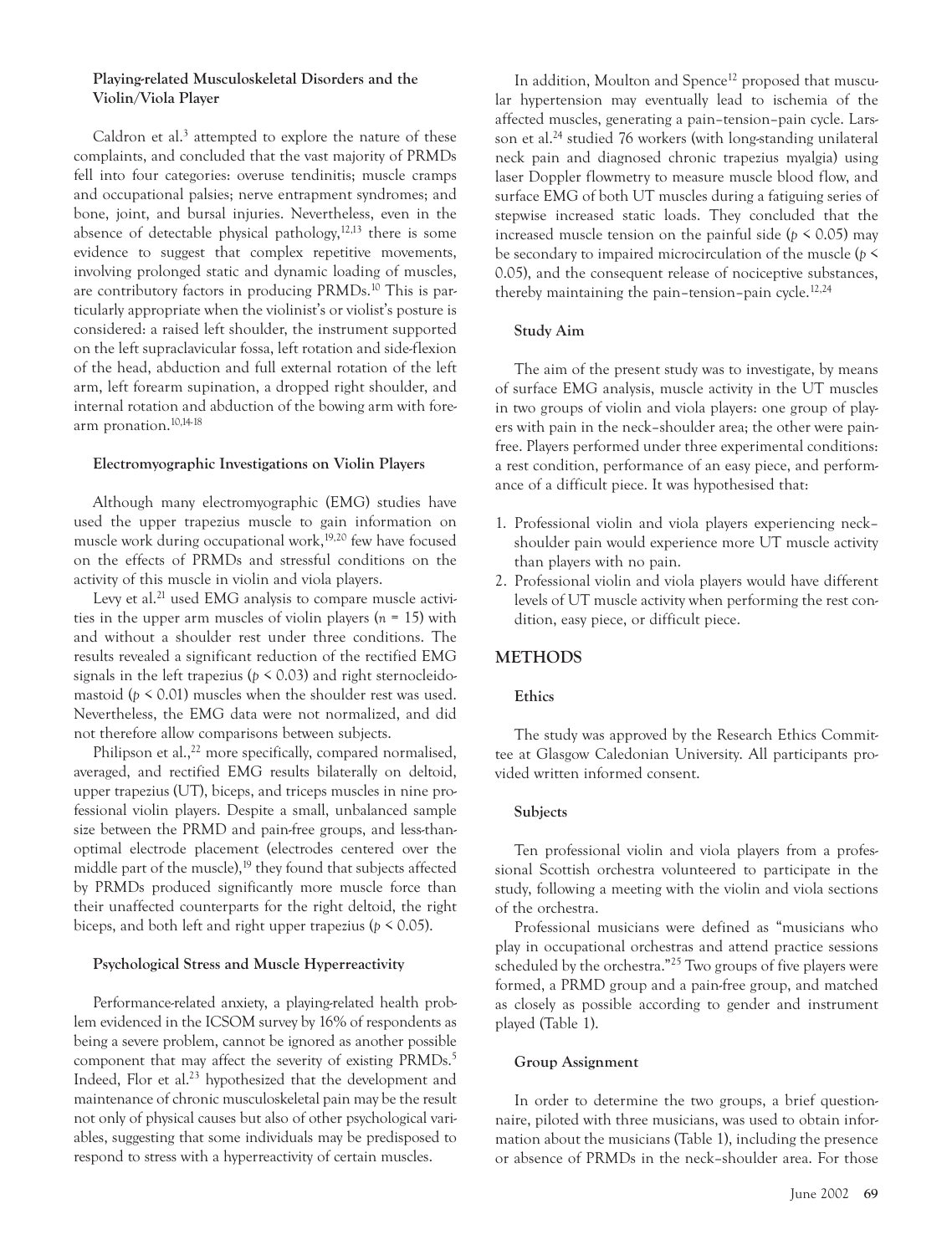| <b>TABLE 1. Sample Characteristics</b> |  |  |  |  |
|----------------------------------------|--|--|--|--|
|----------------------------------------|--|--|--|--|

|                                                           | PRMD Group<br>$(n = 5)$ |           |        | Pain-free Group<br>$(n = 5)$ |  |
|-----------------------------------------------------------|-------------------------|-----------|--------|------------------------------|--|
| Characteristic                                            | Mean                    | <i>SD</i> | Mean   | SD                           |  |
| Age (in years)                                            | 34.00                   | 4.47      | 36.17  | 5.81                         |  |
| Number of years of professional playing                   | 13.92                   | 4.08      | 11.83  | 6.55                         |  |
| Number of hours of weekly practice                        | 26.50                   | 3.21      | 27.50  | 2.81                         |  |
| Allocation of subjects according to instrument and gender | Violin                  | Viola     | Violin | Viola                        |  |
| Male                                                      |                         |           |        |                              |  |
| Female                                                    |                         |           |        |                              |  |

complaining of PRMDs, more information was gathered regarding site and severity of pain using body charts and a 10 cm horizontal visual analog scale. Pain descriptors adapted from the McGill-Melzack Pain Questionnaire were used to complement information on pain intensity.<sup>26</sup>

## **Skin Preparation and Electrode Placement**

Skin preparation, to reduce skin impedance, involved: shaving the shoulder area, where necessary; abrasion with an eraser; use of alcohol wipes; and drying of the area with paper towels.<sup>25,27</sup>

Bilateral bipolar recordings were made using self-adhesive electrodes (blue sensor disposable electrodes, type M-00-S, 4mm diameter, Medicotest UK Ltd., St. Ives, England) placed on the descending fibers of the UT, with an interelectrode distance of 45 mm center to center. The electrodes were oriented parallel to the muscle fibers, and placed on either side of a point 2 cm lateral to the midpoint of the line between the seventh cervical spinous process (C7) and the lateral edge of the acromion process.19,20,28,29 The two ground electrodes were placed on the spinous processes of C7 and T225,28 (Fig. 1).

### **Normalization Procedure**

Subjects were seated in a standard chair (height: 47 cm, depth: 42 cm, width: 47 cm, no armrest), as used during rehearsals and performances, and were then asked to hold both arms straight and horizontal in 90° abduction, in the frontal plane, hands relaxed and palms pointing downwards,<sup>20,29-31</sup> while holding a 1-kg weight in each hand.<sup>20,28,30,32</sup> The head and trunk were maintained in an upright position, with no lateral flexion or rotation,<sup>19,30</sup> while a 15-second EMG recording was taken.<sup>19</sup> This procedure was repeated four times, with a 1-minute rest pause between EMG recordings,<sup>19</sup> while the subject's arms rested on his or her lap.

This reference voluntary electrical activation (RVE) procedure, obtained during the isometric submaximal reference voluntary contraction (RVC), was used on the grounds that: it is more appropriate to violin playing, which involves low force requirements of the upper trapezius; it is presumably less sensitive to fatigue than a maximum voluntary electrical activation  $(MVE);^{28}$  problems of validity are associated with an MVE; and current research has questioned the translation of the EMG amplitude from the UT (EMGamp<sub>UT</sub>) into bio-



*FIGURE 1.* Electrode placement.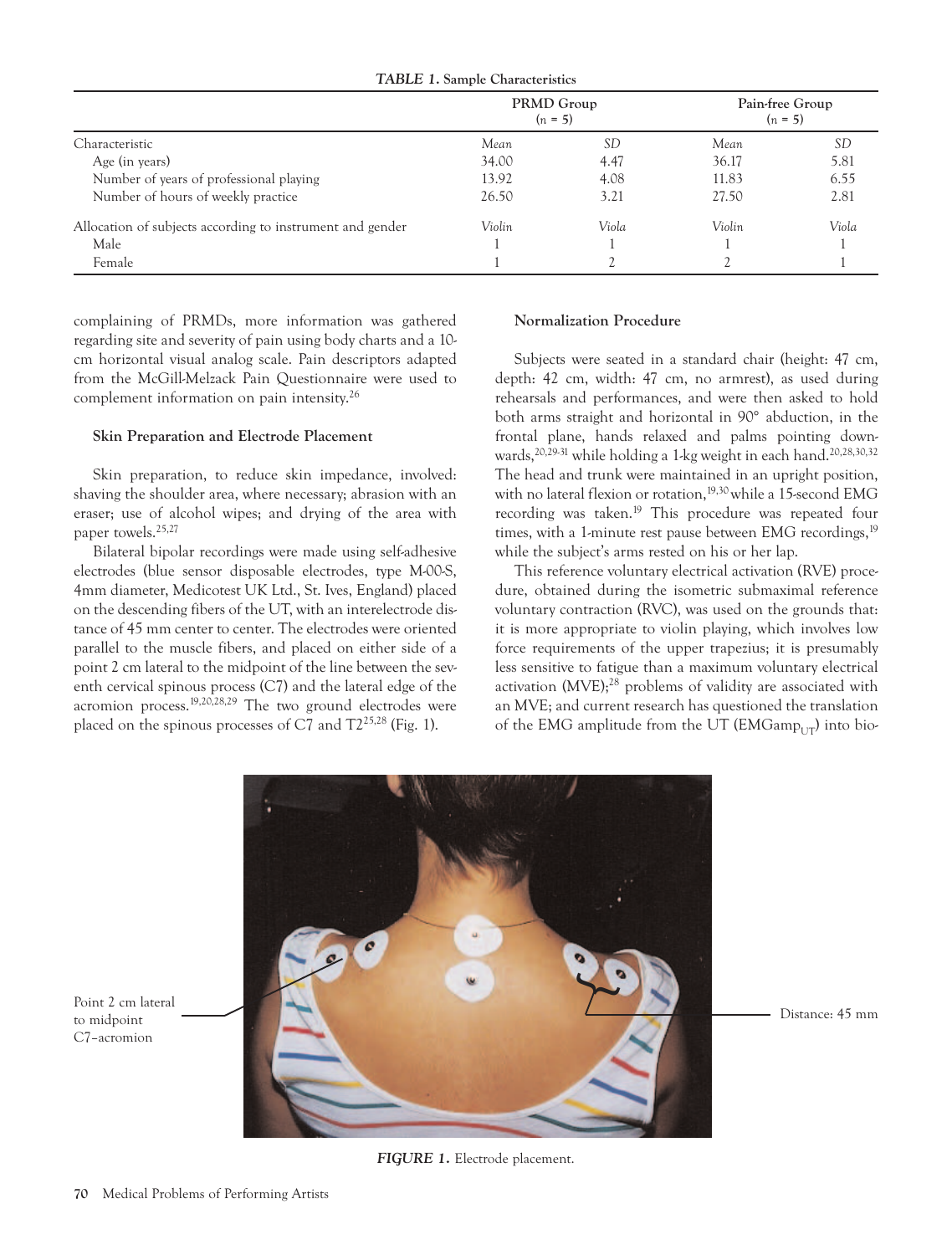

*FIGURE 2.* Easy piece for violin: Vivaldi—*Four Seasons*.

mechanical variables (%MVC or %RVC).19,20,28,30 The RVE corresponded to the mean of the four rectified and averaged EMGs calculated over a 10-second window during the normalization procedure. The RVE was expressed in microvoltseconds  $(\mu V_s)$ .

## **EMG Data Collection**

Subjects were seated as indicated previously, and all players used their own shoulder rest while playing, since a significant reduction in EMG activity of the left UT was demonstrated when a shoulder rest was used.<sup>21</sup> The three experimental tasks were randomized and balanced in both groups between subjects.<sup>33</sup> Each condition was repeated three times. In the rest condition, the subjects were asked to remain relaxed with head and trunk upright for 30 seconds with both arms alongside the body. A 12-second EMG recording was then taken in this position, timed using a stopwatch. Since investigation of fatigue was not the aim of the present study, a lengthy playing session was therefore not appropriate. Furthermore, Philipson et al. demonstrated that a 6-second session was adequate to yield statistically significant results,<sup>22</sup> and several studies have failed to detect fatigue during long periods of occupational work at low load levels.<sup>19</sup>

Following a 1-minute rest, the players were asked to take up their playing position. Once ready, they were given four metronome beats before playing either the easy or the difficult piece. For the easy piece (Fig. 2), the subjects were required to play only in the first position of their instrument (position of the hand at the scroll end of the finger board), thereby limiting fingering changes and leaps across the finger board of the violin/viola. The difficult piece (Fig. 3) involved frequent changes in positions and fingering. The 12-second EMG recording session corresponded to 16 beats being played at 80 beats per minute for both pieces. The metronome, previously tested for accuracy and precision, was kept running during performance to ensure that all subjects played for exactly the same length of time. Precise measure-



*FIGURE 3.* Difficult piece for violin: Wagner—*Tannhaüser Overture*.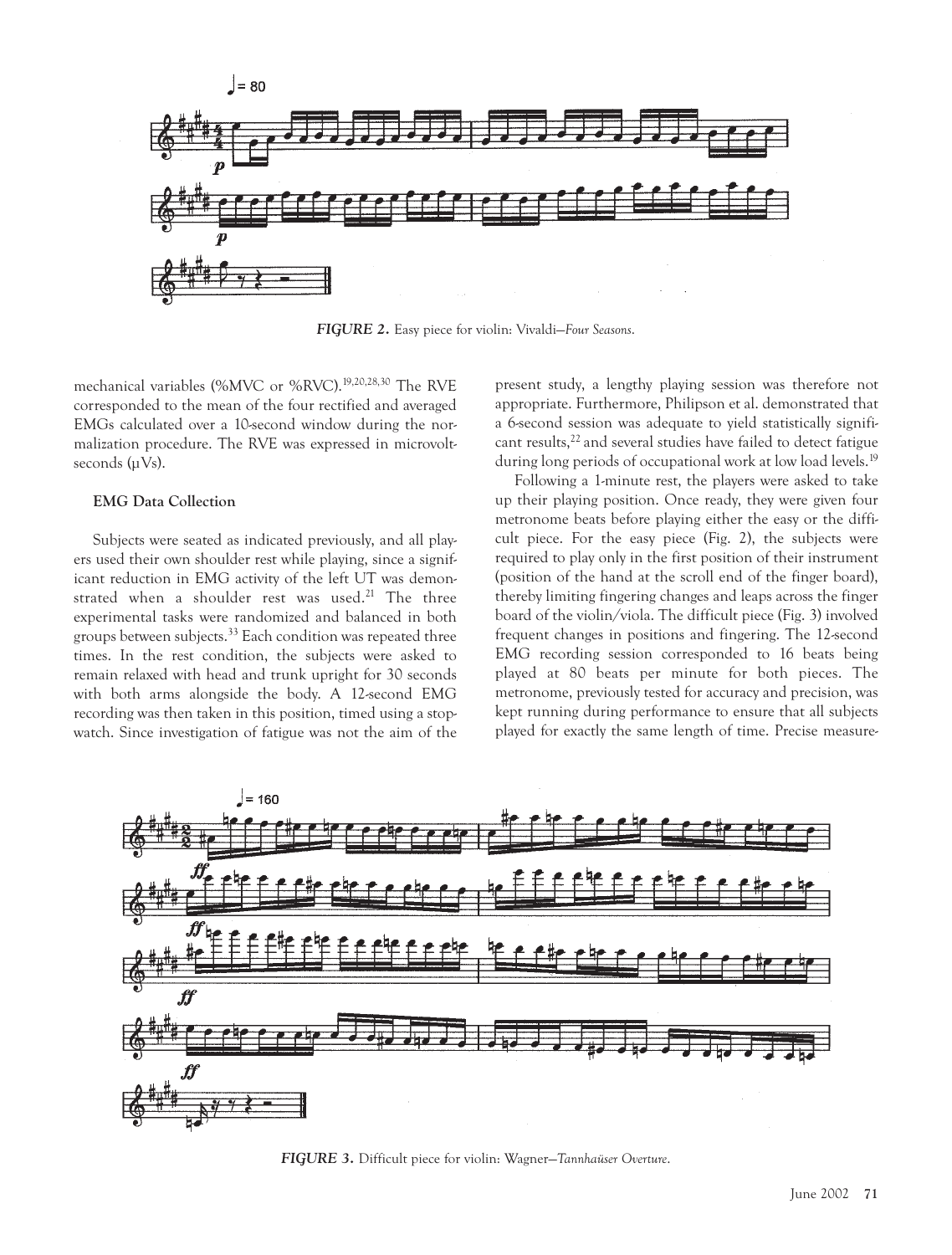*TABLE 2***. Four-factor Analysis of Variance (Balanced Designs) for the Means of Averaged and Rectified Electromyographic Values, Expressed in %RVE**

| Source         | DF | <b>SS</b> | MS      | F     | <i>p</i> -value |
|----------------|----|-----------|---------|-------|-----------------|
| Subjects       | 4  | 8,230.4   | 2,057.6 | 8.04  | 0.000           |
| Limb           |    | 280.4     | 280.4   | 1.10  | 0.301           |
| Group          |    | 1,040.6   | 1,040.6 | 4.07  | 0.050           |
| Task           |    | 18,756.6  | 9,378.3 | 36.64 | 0.000           |
| Limb $*$ group |    | 201.9     | 201.9   | 0.79  | 0.379           |
| Limb * task    |    | 700.4     | 350.2   | 1.37  | 0.265           |
| Group * task   |    | 945.6     | 472.8   | 1.85  | 0.169           |
| Error          | 46 | 11,772.6  | 255.9   |       |                 |
| <b>TOTAL</b>   | 59 | 41,928.5  |         |       |                 |

ment of the beginning and end of each EMG recording was ensured by using a switch-marker, operated by the researcher. All rest pauses were timed using the stopwatch. The researcher was the only person giving instructions and operating all equipment. Standardized instructions were used throughout all testing sessions. The coefficients of variation, which were calculated in order to ascertain test–retest repeatability of the normalization procedure and the experimental tasks, ranked between 4.64% and 13.90%, in line with recent research.<sup>19,30</sup>

## **EMG Data Reduction and Analysis**

The surface EMG signal was picked up at the electrodes and amplified by the EMG apparatus (Multi Signal System ME3000P8, Mega Electronics Ltd., Kuopio, Finland). The electrodes were connected to a pre-amplifier with a gain of 375; in turn this was connected to the ME3000P8 portable EMG sampling unit resulting in a total gain of 412, a highpass filter set at 8 Hz, and a low-pass filter set at 500 Hz. The amplifiers had a common mode rejection ratio of 110 dB. The signal was then sampled at 1,000 Hz, as recommended in the manufacturer's instructions, by a 12-bit analog-to-digital converter. The raw EMG data for each recording were rectified; the average EMG activity for a 10-second window<sup>19,28,30</sup> were calculated using specific software (Multi signal ME3000P ver-

*TABLE 3***. Electromyographic Values (in %RVE) Described According to the Factor "Group"**

| Mean   | SD.    | <i>b</i> -value |
|--------|--------|-----------------|
| 26.250 | 23.683 | 0.05            |
| 34.579 | 29.138 |                 |
|        |        | 4.07            |

\*PRMD = playing-related musculoskeletal disorder.

*TABLE 4***. Electromyographic Values (in %RVE) Described According to the Factor "Experimental Task"**

| <b>Experimental Task</b>     | Mean            | SD              | Е     | <i>b</i> -value |
|------------------------------|-----------------|-----------------|-------|-----------------|
| Rest condition<br>Easy piece | 6.578<br>35.792 | 8.962<br>21.091 | 36.64 | 0.001           |
| Difficult piece              | 48.874          | 26.352          |       |                 |

sion 3.0). The mean of the three averaged EMGs for each task was expressed as a percentage of the RVE (%RVE).

#### **Statistical Analysis**

Minitab version 12.0 (Minitab Inc., State College, PA) was used for descriptive and inferential statistics. A four-factor balanced analysis of variance (ANOVA) was performed, with  $EMGamp<sub>UT</sub>$  as the dependent variable (Table 2). Diagnostics were performed, after the model was fitted, to ascertain normality and homoscedasticity.<sup>33</sup> All tests were performed using a 5% level of significance ( $\alpha$  = 0.05).

## **RESULTS**

## **Comparison of PRMD and Pain-free Groups**

The results revealed a significant trend : pain-free subjects developed more upper trapezius (UT) muscle activity (approximately 9 %RVE) than subjects experiencing neck-shoulder pain (F=4.07, df=1, *p*=0.05). There was a considerable degree of inter-subject variability, as indicated by the large standard deviations (Table 3).

## **Comparison of Experimental Tasks with Respect to UT Muscle Activity**

The results showed that professional violin and viola players developed more UT activity during both playing conditions than during the rest condition. Additionally, the subjects showed an increased UT activity with increased difficulty of the piece to be performed (Table 4). The results considered both limbs together and were significant  $(F =$ 36.64, df = 2, *p* < 0.001). However, the ANOVA model does not differentiate which variances are statistically significant (Table 4).

# **Comparison of the PRMD and Pain-free Groups According to Experimental Conditions**

The results in Table 5 show a trend similar to the one observed in Table 4 with regard to the factor "experimental task": in both groups, professional violin and viola players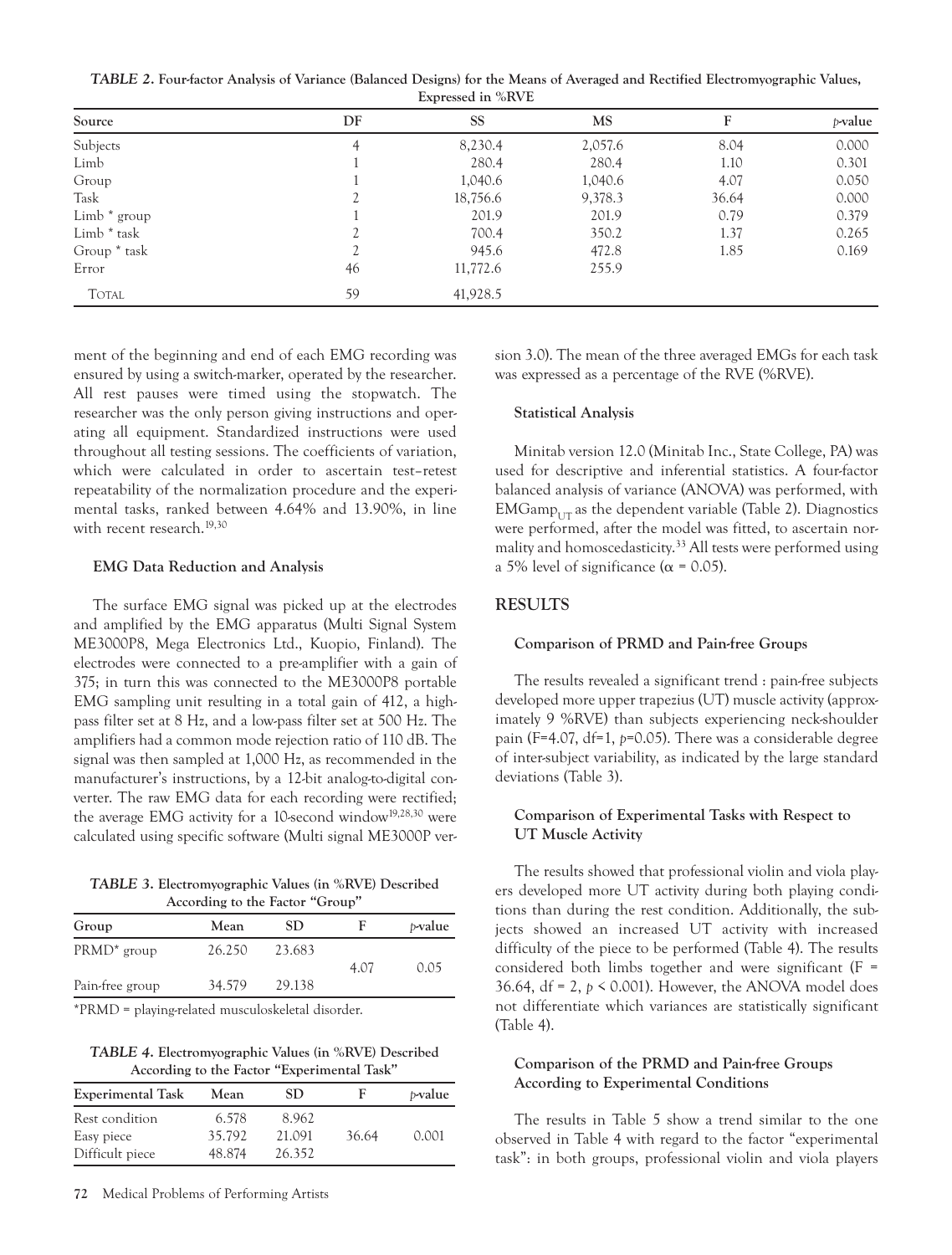*TABLE 5***. EMG Values (in %RVE) Described According to the Factors "Group" and "Experimental Task"**

| Group           | Rest<br>Condition | Easy<br>Piece | Difficult<br>Piece | F    | <i>p</i> -value |
|-----------------|-------------------|---------------|--------------------|------|-----------------|
| PRMD group      |                   |               |                    |      |                 |
| Mean            | 7.933             | 29.758        | 41.059             |      |                 |
| <b>SD</b>       | 10.314            | 20.323        | 25.647             |      |                 |
|                 |                   |               |                    | 1.85 | 0.169           |
| Pain-free group |                   |               |                    |      |                 |
| Mean            | 5.223             | 41.826        | 56.688             |      |                 |
| <b>SD</b>       | 7.686             | 21.099        | 25.933             |      |                 |

*TABLE 6***. EMG Values (in %RVE) Described According to the Factors "Limb" and "Experimental Task"**

|           | Rest      | Easy   | Difficult |      |                 |
|-----------|-----------|--------|-----------|------|-----------------|
| Limb      | Condition | Piece  | Piece     | F    | <i>p</i> -value |
| Left UT*  |           |        |           |      |                 |
| Mean      | 7.440     | 35.382 | 41.936    |      |                 |
| <b>SD</b> | 8.669     | 25.070 | 29.259    |      |                 |
|           |           |        |           | 1.37 | 0.265           |
| Right UT  |           |        |           |      |                 |
| Mean      | 5.716     | 36.202 | 55.811    |      |                 |
| <b>SD</b> | 9.630     | 17.613 | 22.427    |      |                 |

\*UT = upper trapezius.

developed more UT activity during both playing conditions than during the rest condition. Moreover, the subjects showed an increased UT activity with an increased difficulty of the piece to be performed. When considering the two groups, the results revealed the trend already identified earlier, but only for the playing conditions. On the contrary, for the rest condition, the PRMD subjects showed higher UT activity than the pain-free subjects (Table 5). However, the ANOVA revealed that the results were not significant with regard to the interaction between the factors "group" and "experimental task" (F = 1.85, df = 2, *p =* 0.169) (Table 2).

# **Comparison of Experimental Conditions According to Left and Right UT**

Interestingly, although this was not one of the aims of the present study, the comparison between experimental conditions according to left and right limbs indicated a difference between left UT activity and right UT activity during performance of the difficult piece compared with the other two conditions: players developed more UT activity for the right limb (Table 6). However, the ANOVA revealed that the results were not statistically significant ( $F = 1.37$ , df = 2,  $p =$ 0.265) (Table 2).

## **DISCUSSION**

#### **Comparison of the PRMD and Pain-free Groups**

The present study did not demonstrate that professional violin and viola players experiencing neck–shoulder pain show more UT muscle activity than pain-free subjects. This is contrary to the findings of Philipson et al., $^{22}$  which showed significantly higher EMG levels in both trapezius muscles of PRMD violin players compared with pain-free players. However, in their study, Philipson et al.<sup>22</sup> described their subjects as being unable, at the time of investigation, to perform professionally due to their PRMDs, suggesting a very high severity and/or irritability of painful episodes. In the present study, the majority of PRMD players described a moderate level of pain intensity when using the visual analog scale (0 to 10): from 3.28 ± 2.23 to 5.62 ± 3.35 with regard to the different sites of pain in the neck–shoulder area. This difference in pain levels suggests that it may be possible that players suffering from severe pain in the neck–shoulder area are more prone to develop an increased UT muscle activity as a result of the pain–tension–pain cycle previously described. On the contrary, when the pain level is lower, the discomfort at the cervical and shoulder region may trigger the players to compensate by redistributing the load to other synergistic muscles. Indeed, Palmerud et al.<sup>34</sup> showed that healthy subjects could, by means of visual feedback, voluntarily reduce the EMG activity of the trapezius muscle by 33% during an arm elevation task, and distribute the load to other muscles, particularly rhomboid major, rhomboid minor, the transverse fibers of trapezius, and serratus anterior. An ability to alternate between different strategies of shoulder muscle engagement could therefore be useful, in working situations where the trapezius muscle suffers from overuse, to unload exposed muscles.34 This may be worth investigating in a future study dealing with violin and viola players.

These considerations may also explain why the conclusions drawn by Larsson et al., $^{24}$  indicating an increased UT activity on the painful side secondary to impaired microcir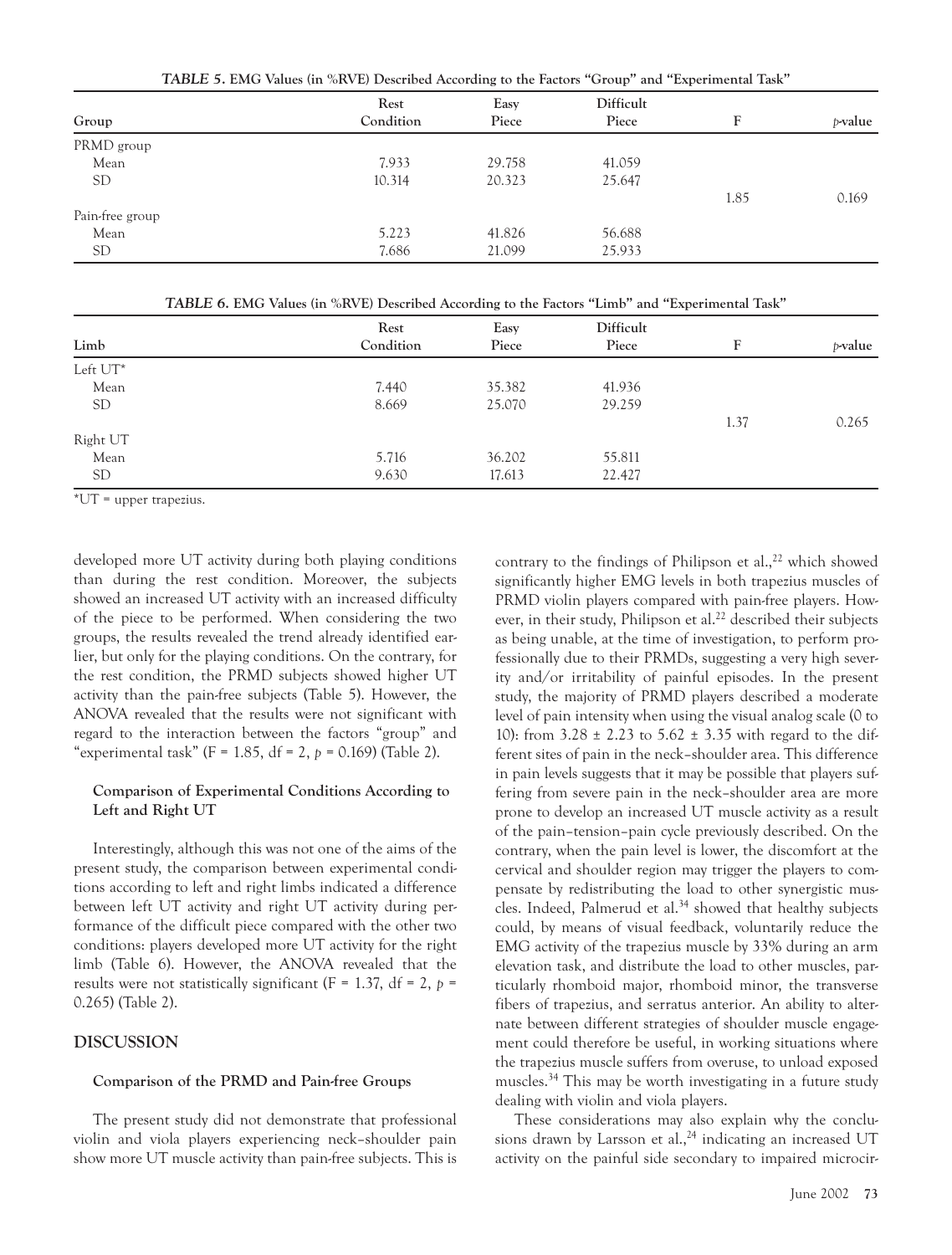culation during muscle contractions, were not observed in the present study. However, muscle blood flow, using laser Doppler flowmetry, was not measured in the present study, a variable that may be worth exploring in a future study.

However, the causes of discomfort at the neck–shoulder region may not be entirely attributed to the UT muscle: high intramuscular pressures, impeding muscle blood flow, have been found in the supraspinatus and infraspinatus muscles during prolonged static work with elevated arms,<sup>35</sup> and could explain the physiological stress on the rotator cuff muscles, possibly resulting in chronic disorders around the shoulder joint. Furthermore, other structures such as tendons, nerves, bones, joints, and bursae may be sources of complaints.3,15 Finally, the objective measures obtained from the EMG signal may not be sensitive enough to explore sources of pain arising from other areas.25

## **Comparison of Experimental Conditions**

## *Influence of Physical Load*

With regard to the experimental conditions, the results indicated that professional violin and viola players experienced more UT activity when progressing from the rest condition to the difficult piece. In the study by Levy et al., $^{21}$  which constrasts with the present study, statistical significance was not obtained when considering conditions only: static (subjects supported their violin with bow arm at rest); first (subjects played a piece in first position); and shift (subjects played a piece involving frequent shifts in third, second, and fourth positions). However, the "static" condition in the study by Levy et al.<sup>21</sup> involved holding the violin in the playing position, and this would yield more left UT activity than merely keeping the arms at rest alongside the body. When both playing conditions of the present study were considered, the tendency, for all subjects, was toward an increase in UT activity when performing the difficult piece. When the playing conditions were differentiated according to left and right limb, the tendency was similar, but a difference occurred between amounts of left and right UT activity during performance of the difficult piece: players developed more UT activity on the right side, although this was not statistically significant.

Several explanations are possible: the difficult piece was physically more demanding than the easy piece, and required frequent shifts of the left hand on the fingerboard, possibly leading to overstabilization of the shoulder joint and therefore more left UT activity.<sup>36</sup> With regard to the bowing arm, the difficult piece would require an increased speed of the arm to respect the dynamics, and an increased frequency of leaps between the four strings of the instrument in order to play bigger intervals. These factors would lead to greater acromion and lateral epicondyle vertical displacements,<sup>18</sup> possibly causing an increased right UT activity.

Consequently, during violin/viola playing, the right and left shoulders have very different functions: the right shoulder experiences both static and dynamic loading, whereas the left shoulder has a more static role to play. This could explain the difference in EMG activity between left and right UT muscles during performance of the difficult piece. Furthermore, it may be possible that the muscle loading experienced by the left and right UT muscles contributes to the development or maintenance of PRMDs.10

## *Possible Influence of Psychological Stress*

Although the present study did not evaluate mental stress separately from physical load, both factors were possibly combined in the performance of the difficult piece, and since the left UT has a more static and less task-dependent role than the right UT, the effects of stress would be more likely to be noticeable on the left side. Since some studies have shown that induced psychological stress led to an increase in  $EMGamp_{LTT}$ , both during standardized static contractions and in the absence of physical load,<sup>37,38</sup> and suggested that psychological stress may play a role in the development of musculoskeletal disorders, the influence of psychological factors in violin and viola players may be worth investigating in a future study.

## **CONCLUSION**

Contrary to what was hypothesized, PRMD subjects developed less UT activity than pain-free subjects. This could be due to redistribution of the load to other synergistic muscles, although this requires further investigation. However, subjects showed more UT activity when progressing from the rest condition to the difficult piece, possibly owing to overstabilization of the left shoulder joint, and greater acromion and lateral epicondyle vertical displacements of the bowing arm during performance of the difficult piece.

Future studies could endeavor to ascertain whether the observed tendencies are reproducible, using a larger group of female subjects only, age-matched, randomly selected from all the professional orchestras in Scotland, and playing the same instrument (either violin or viola). Subjects with mild and transient complaints should be excluded from the PRMD group.

Using needle EMG, rather than surface EMG, on all major neck and shoulder muscles would enable a more specific measurement of muscle activity.

Moreover, the possibility of controlling shoulder muscles voluntarily, and the trapezius muscle in particular, may be of great importance, and provide scope for the development of EMG biofeedback as one of the prophylactic measures to consider in order to alleviate chronic neck–shoulder muscle pain among violin and viola players.

#### ACKNOWLEDGMENTS

The authors thank orchestra management, and the musicians who volunteered to take part in the study, for their help in making this project feasible; Angus McFadyen, Department of Mathematics, Glasgow Caledonian University, for his support with statistical analysis.

#### **REFERENCES**

1. Rempel DM, Harrison RJ, Barnhart S: Work-related cumulative trauma disorders of the upper extremity. JAMA 267:838–842, 1992.